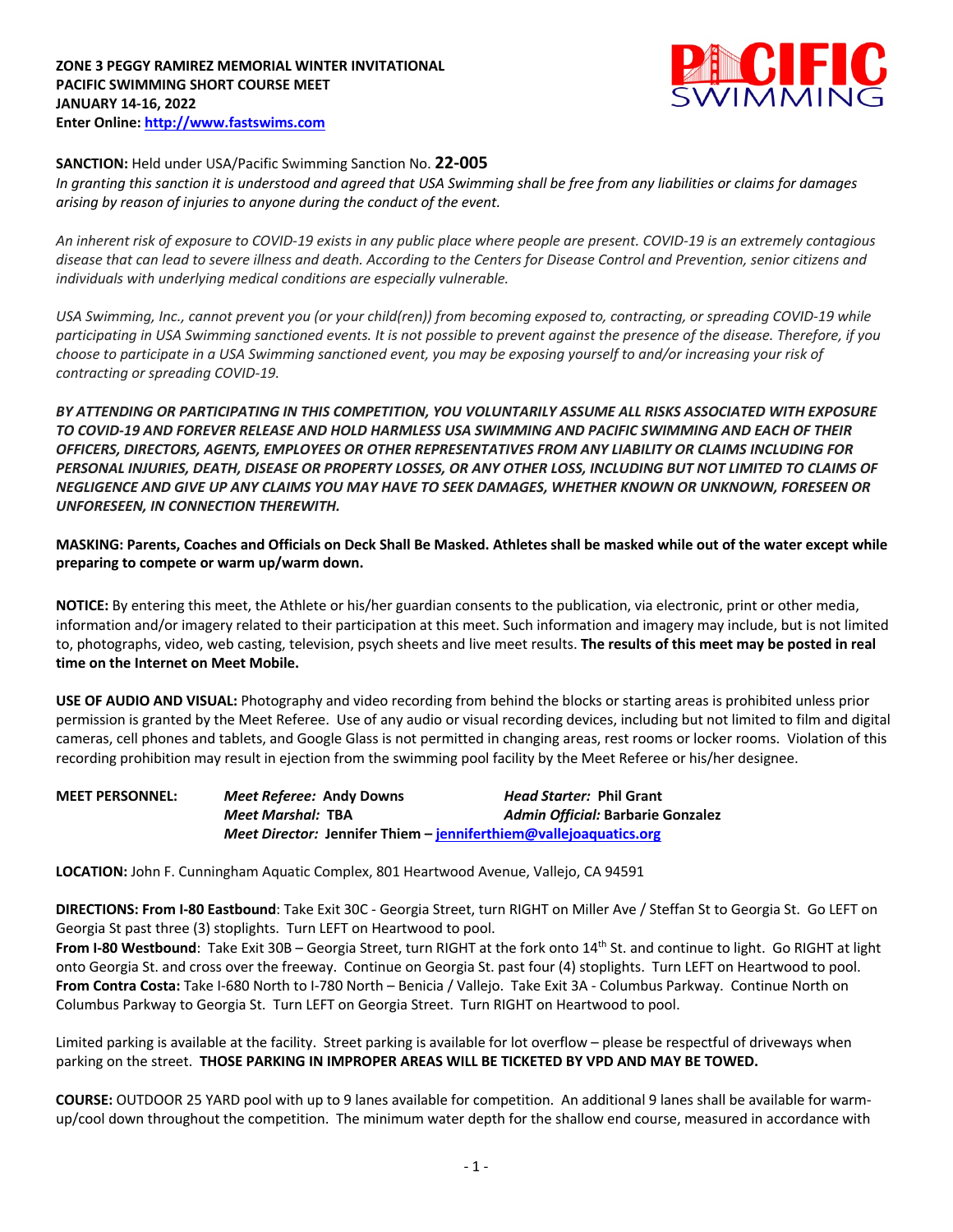Article 103.2.3, is 6'0" at the start end and 6'0" at the turn end. In accordance with Article 104.2.2C(4) the competition course has been certified. A copy of the certification is on file with USA Swimming.

**TIME:** Meet will begin at **9:00** AM Saturday and Sunday with warm-ups from **7:30** to **8:45** AM each day. Designated lanes for 8 UN warm ups will be available from 8:30 – 8:45AM on Saturday and Sunday. Friday session will begin at 5:00 PM with warm-up from 4:00-4:45 PM.

**RULES: •** Current USA and Pacific Swimming rules and warm-up procedures will govern the meet. A copy of these procedures will be posted at the Clerk-of-Course.

• All applicable adults participating in or associated with this meet, acknowledge that they are subject to the provisions of the USA Swimming Minor Athlete Abuse Prevention Policy ("MAAPP"), and that they understand that compliance with the MAAPP policy is a condition of participation in the conduct of this competition.

- All events are timed finals.
- All events will swim fast to slow.
- Athletes may compete in **MAXIMUM 3** events per day on Saturday/Sunday and one (1) event on Friday.

• Entries will be accepted until the number of splashes exceeds the reasonable estimated timeline in the discretion of the Meet Director and Meet Referee.

**•** If local conditions warrant it the Meet Referee, with the concurrence of the Meet Director, may require a mandatory scratch down. Immediate cash refunds will be made for any mandatory scratches.

• **All Coaches and Officials must wear their USA Swimming membership cards in a visible manner.** 

**•** The local facilities' guidelines, restrictions and interpretation of the local public health guidelines shall be followed at this meet. All applicable Solano County, City of Vallejo, and State of California Public Health requirements for protection against COVID-19 will apply. The Meet director and Meet Referee may remove any individual who does not comply.

**UNACCOMPANIED ATHLETES:** Any USA Swimming Athlete-Member competing at the meet must be accompanied by a USA Swimming Member-Coach for the purposes of Athlete supervision during warm-up, competition and warm-down. If a Coach-Member of the Athlete's USA Swimming Club does not attend the meet to serve in said supervisory capacity, it is the responsibility of the Athlete or the Athlete's legal guardian to arrange for supervision by a USA Swimming Member-Coach. The Meet Director or Meet Referee may assist the Athlete in making arrangements for such supervision; however, it is recommended that such arrangements be made in advance of the meet by the Athlete's USA Swimming Club Member-Coach.

**RACING STARTS:** Athletes must be certified by a USA Swimming member-coach as being proficient in performing a racing start or must start the race in the water. It is the responsibility of the Athlete or the Athlete's legal guardian to ensure compliance with this requirement.

**RESTRICTIONS:** • Smoking and the use of other tobacco products is prohibited on the pool deck, in the locker rooms, in spectator

- seating, on standing areas and in all areas used by Athletes, during the meet and during warm-up periods.
- Sale and use of alcoholic beverages is prohibited in all areas of the meet venue.
- No glass containers are allowed in the meet venue.
- No propane heater is permitted except for snack bar/meet operations.
- All shelters must be properly secured.
- Deck Changes are prohibited.

• Destructive devices, to include but not limited to, explosive devices and equipment, firearms (open or concealed), blades, knives, mace, stun guns and blunt objects are strictly prohibited in the swimming facility and its surrounding areas. If observed, the Meet Referee or his/her designee may ask that these devices be stored safely away from the public or removed from the facility. Noncompliance may result in the reporting to law enforcement authorities and ejection from the facility. Law enforcement officers (LEO) are exempt per applicable laws.

• Operation of a drone, or any other flying apparatus, is prohibited over the venue (pools, Athlete/Coach areas, Spectator areas and open ceiling locker rooms) any time Athletes, Coaches, Officials and/or Spectators are present.

- **ELIGIBILITY:** Athletes must be **2022** members of USA Swimming and enter their name and registration number on the meet entry card as they are shown on their Registration Card. If this is not done, it may be difficult to match the Athlete with the registration and times database. The meet host will check all Athlete registrations against the SWIMS database and if not found to be registered, the Meet Director shall accept the registration at the meet (a \$10 surcharge will be added to the regular registration fee). Duplicate registrations will be refunded by mail.
	- Athletes must be registered with or training with a Zone 3 Club.
	- Entries with **"NO TIME" will be REJECTED for all events except events 25, 26, 49, 50, 57, 58 95, 96, 103 and 104.**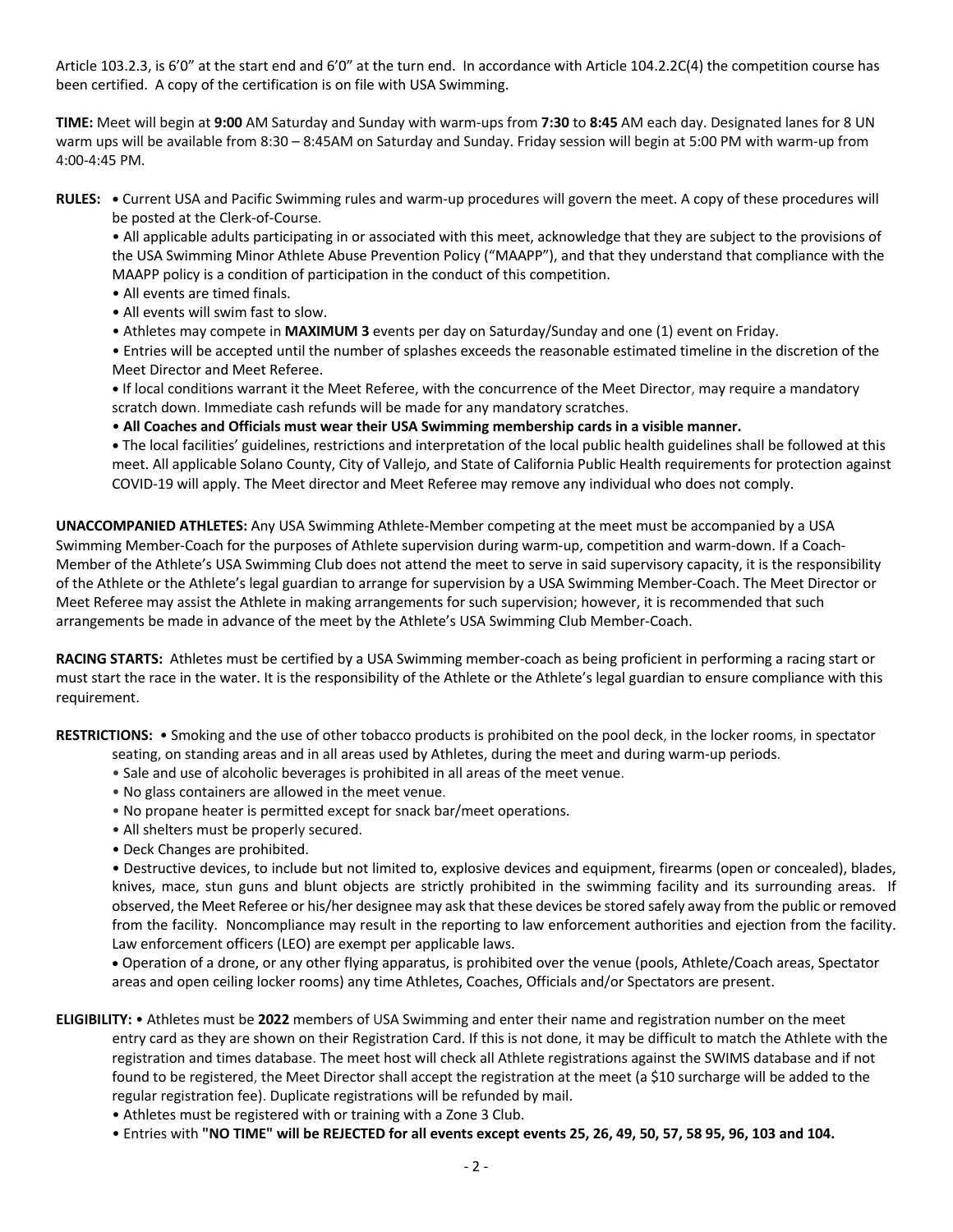#### **Time standards for this meet are listed in the events table.**

• Entry times submitted for this meet **may** be checked against a computer database and may be changed in accordance with Pacific Swimming Entry Time Verification Procedures.

• Athletes with a disability are welcome to attend this meet and should contact the Meet Director or Meet Referee regarding any special accommodations on entry times and seeding per Pacific Swimming policy.

• Athletes 19 years of age and over may compete in the meet for time only, no awards. Such Athletes must have met standards for the 17-18 age group.

- Athletes aged 18 or over must have completed the Athlete Protection Training prior to the meet.
- The Athlete's age will be the age of the Athlete on the first day of the meet.

**ENTRY FEES:** \$4.50 per event plus an \$8.00 SCY participation fee per Athlete. Entries will be rejected if payment is not sent at time of request. No refunds will be made, except mandatory scratch downs. Relay entries - \$9.00 per relay team; check must accompany the relay entry.

**ONLINE ENTRIES:** To enter online go to **www.fastswims.com** to receive an immediate entry confirmation. This method requires payment by credit card. FastSwims charges a processing fee for this service, 6.5% of the total Entry Fees plus \$0.75 per transaction, regardless of number of Athletes. Please note that the processing fee is a separate fee from the Entry Fees. If you do not wish to pay the processing fee, enter the meet using a mail entry. Entering online is a convenience, is completely voluntary, and is in no way required or expected of an Athlete by Pacific Swimming. Online entries will be accepted through Wednesday, **January 5th.**

**REFUNDS**: Clubs and/or athletes withdrawing from the meet must notify Ashley Denize by 5:00 p.m. Thursday, January 13, 2022. Those entries will be refunded.

**HyTek ENTRIES – HyTek meet file must be emailed to srnashleybritton@gmail.com by 6:30PM on Wednesday, January 5th.** 

**MAILED OR HAND DELIVERED ENTRIES**: Entries must be on the attached consolidated entry form. Forms must be filled out completely and printed clearly with Athlete's best time in a sanctioned meet. Entries must be postmarked by midnight, Monday**, January 3, 2022** or hand delivered by 6:30 p.m. Wednesday, **January 5, 2022**. No late entries will be accepted. Requests for confirmation of receipt of entries should include a self-addressed envelope.

| Make check payable to: Pacific Swimming Zone 3 |                                        |
|------------------------------------------------|----------------------------------------|
| <b>Mail entries to: Ashley Denize</b>          | Hand deliver entries to: Ashley Denize |
| <b>PO Box 317</b>                              | 455 Ridgway Ave                        |
| Santa Rosa, CA 95402                           | Santa Rosa, CA 95401                   |

**CHECK-IN:** The meet shall be deck seeded. Athletes must check-in at the Clerk-of-Course. No event shall be closed more than 30 minutes before the scheduled start of the session. Prior to 10:00 AM, close of check-in for each event shall be no more than 60 minutes before the estimated time of the start of the first heat of the event. Close of check-in for all remaining events for that day shall be at 10:00 AM. Athletes who do not check in will not be seeded and will not be allowed to compete in that event. Athletes who wish to scratch from an event after the close of check-in are required to inform the Referee on the starting end of the competition course.

**SCRATCHES:** Any Athletes not reporting for or competing in an individual timed final event that they have checked in for/entered shall not be penalized

**RELAYS: Relays will be swum at the beginning and end of Saturday and Sunday. Relay event numbers 7, 8, 9, 10, 11, 12, 13, 14, 63, 64, 65, 66, 67, 68, 69, and 70 will be swum single gender and be swum at the start of Saturday and Sunday. In the discretion of the Meet Referee girls and boys relays may be combined into a single heat or heats along with 12 and Under mixed gender relays, with each gender ranked separately.** 

**Relay only athletes will not be accepted.** 

**Event numbers 59, 60, 61, 105, 106, and 107 will be swum mixed gender with the corresponding single gender events:**

| Event 59 (8 & Under Mixed 100 MR) will be swum (in heats which may be combined) with events: | 13 and 14 |
|----------------------------------------------------------------------------------------------|-----------|
|                                                                                              |           |

Event 60 (9-10 Mixed 200 MR) will be swum (in heats which may be combined) with events: 11 and 12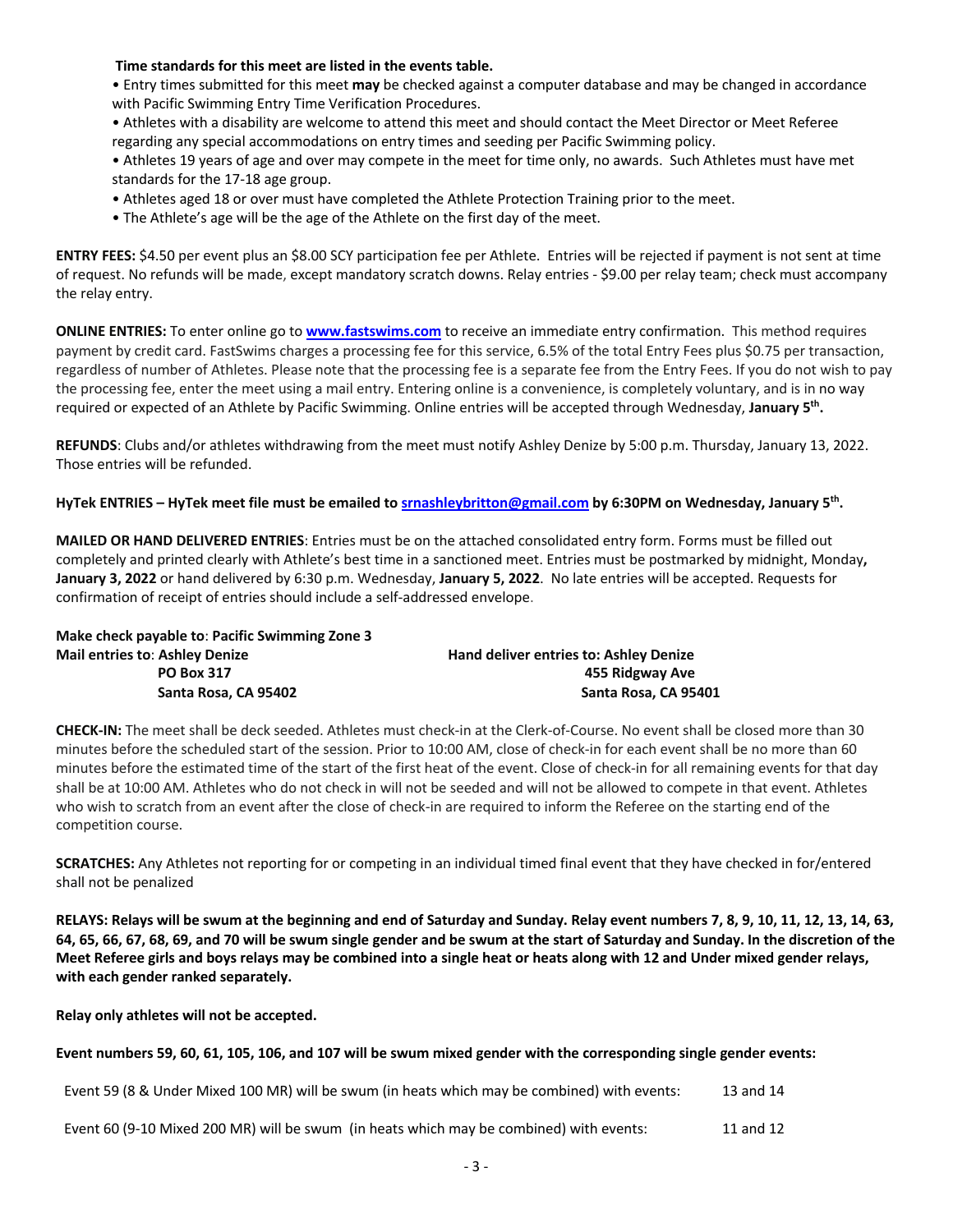| Event 61 (11-12 Mixed 200 MR) will be swum (in heats which may be combined) with events: | 9 and 10 |
|------------------------------------------------------------------------------------------|----------|
|                                                                                          |          |

Event 105 (11-12 Mixed 200 Free Relay) will be swum (in heats which may be combined) with events: 65 and 66

Event 106 (8 & Under Mixed 100 Free Relay) will be swum (in heats which may be combined) with events: 69 and 70

Event 107 (9-10 Mixed 200 Free Relay) will be swum (in heats which may be combined) with events: 67 and 68

# **Events 62 and 108 will be swum as mixed relays following events 58 and 104.**

**Results for mixed relays will be exhibition. Relay cards must be submitted by the following deadlines:**

| Saturday morning (Events 7 to 14, 59 to 61)  | 5:00 p.m. Friday, January 14.    |
|----------------------------------------------|----------------------------------|
| Saturday afternoon (Event 62)                | 10:00 a.m. Saturday, January 15. |
| Sunday morning (Events 63 to 70, 105 to 107) | 2:00 p.m. Saturday, January 15   |
| Sunday afternoon (Event 108)                 | 10:00 a.m. Sunday, January 16    |

**AWARDS:** There will be no awards, and the meet will not be scored.

**ADMISSION:** Free. Program will be available for purchase on FastSwims.

**SNACK BAR & HOSPITALITY:** A snack bar will not be available. Coaches and working Officials will be provided lunch.

**MISCELLANEOUS:** No overnight parking is allowed. Facilities will not be provided after meet hours.

**MINIMUM OFFICIALS:** At least seven days prior to the start of the meet, meet management (Meet Director and/or Meet Referee) shall contact a representative from each club participating in the meet, and provide a preliminary inventory of the officials that club is required to provide for each session. Each club shall, by the start of the meet, provide to the Meet Director or designee a list of Officials who have agreed to represent that club during each session of the meet.

At the meet, meet management shall conduct an inventory of officials, and shall compare the number of athletes entered in each session by each club with the number of officials present representing each club. If meet management certifies that a club has not provided sufficient officials for any session of the meet in accordance with the table below, excluding finals in a prelims and finals meet, the club shall be fined \$100 per missing official per session of the meet.

| Club Athletes entered in session | <b>Trained and carded Officials requested</b> |
|----------------------------------|-----------------------------------------------|
| $1 - 10$                         |                                               |
| $11 - 25$                        |                                               |
| $26 - 50$                        |                                               |
| $51 - 75$                        |                                               |
| 76-100                           |                                               |
| 100 or more                      |                                               |

\*Zone 3 shall include assigned and working Colorado, Intermediary/ Chief Timing Judge, and Computer operator in the count of officials for a session although these positions are not carded. Clubs may use officials "borrowed" from other clubs, or unattached officials at the meet who agree, to fulfill their obligation under the rule. Trainee officials who are T1 certified should contact the Meet Referee at z3sanctions@pacswim.org to discuss if they can work on deck.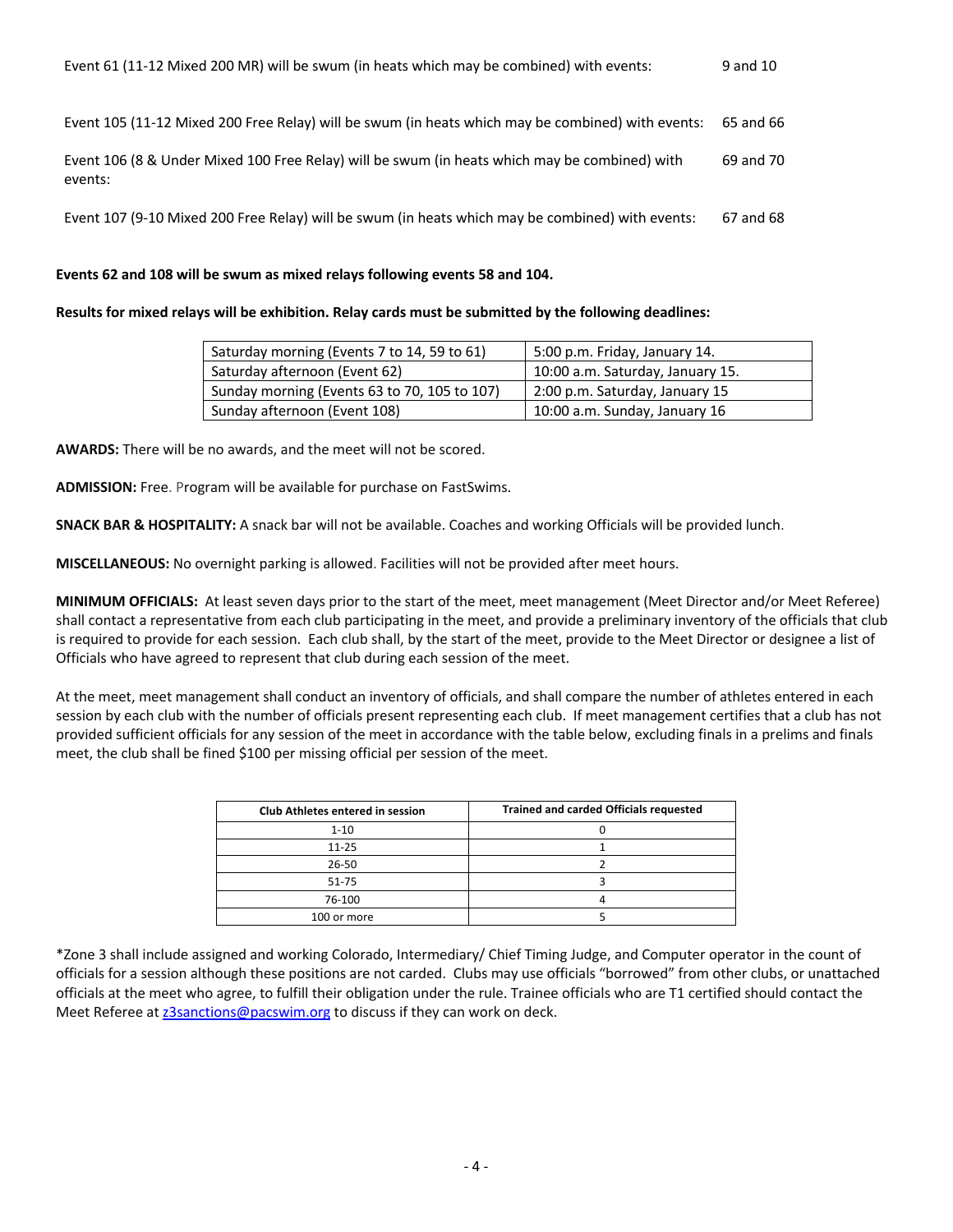#### **EVENT SUMMARY**

|          | <b>FRIDAY</b> |                 | <b>SATURDAY</b>   |           |           |                           | <b>SUNDAY</b>     |                      |              |                   |  |
|----------|---------------|-----------------|-------------------|-----------|-----------|---------------------------|-------------------|----------------------|--------------|-------------------|--|
| $9 - 10$ | $11 - 12$     | <b>11&amp;O</b> | <b>8 &amp; UN</b> | $9 - 10$  | $11 - 12$ | 13 & O                    | <b>8 &amp; UN</b> | $9 - 10$             | $11 - 12$    | <b>13 &amp; O</b> |  |
| 200 IM   | 200 IM        | 400 IM          | 100 MED-R         | 200 MED-R | 200 MED-R | 200 MED-R                 | 100 FR-R          | 200 FR-R<br>200 FR-R |              | 200 FR-R          |  |
|          |               | <b>500 FR</b>   | 25 BK             | 50 BK     | 200 FR    | 200 FR<br>50 FL<br>100 FL |                   | 100 FL               | 200 IM       |                   |  |
|          |               |                 | 50 BR             | 100 BR    | 50 BK     | 100 BR                    | <b>50 BK</b>      | <b>10 OBK</b>        | 100 Bk       | 100 FL            |  |
|          |               |                 | <b>50 FR</b>      | 100 FR    | 100 BR    | 50 BK                     | 25 BR             | <b>50 BR</b>         | 50 BR        | 100 BK            |  |
|          |               |                 | 25 FL             | 50 FL     | 100 FR    | 100 FR                    | <b>25 FR</b>      | <b>50 FR</b>         | <b>50 FR</b> | 50 BR             |  |
|          |               |                 | 100 IM            | 100 IM    | 50 FL     | 50 FL                     |                   |                      |              | <b>50 FR</b>      |  |
|          |               |                 |                   |           | 100 IM    | 100 IM                    |                   |                      |              |                   |  |
|          |               |                 | 100 MED-R         | 200 MED-R | 200 MED-R | 200 MED-R                 | 100 FR-R          | 200 FR-R             | 200 FR-R     | 200 FR-R          |  |
|          |               |                 | (MIXED)           | (MIXED)   | (MIXED)   | (MIXED)                   | (MIXED)           | (MIXED)              | (MIXED)      | (MIXED)           |  |

# **ORDER OF EVENTS**

| Friday, January 14, 2021 |                                           |               |  |  |  |  |  |  |
|--------------------------|-------------------------------------------|---------------|--|--|--|--|--|--|
| Women                    | <b>EVENT</b>                              |               |  |  |  |  |  |  |
| <b>EVENT#</b>            | <b>TIME STANDARD</b>                      | <b>EVENT#</b> |  |  |  |  |  |  |
|                          | 9-12 200 IM                               |               |  |  |  |  |  |  |
| 1                        | 9-10 Girls: 3:38.49, 9-10 Boys: 3:35.49   | 2             |  |  |  |  |  |  |
|                          | 11-12 Girls: 3:00.19, 11-12 Boys: 2:57.29 |               |  |  |  |  |  |  |
| 3                        | 11 & O 400 IM                             |               |  |  |  |  |  |  |
|                          | Girls: 6:24.19, Boys: 6:13.09             |               |  |  |  |  |  |  |
| 5                        | 11 & O 500 Free                           |               |  |  |  |  |  |  |
|                          | Girls: 7:08.79, Boys: 6:57.29             | 6             |  |  |  |  |  |  |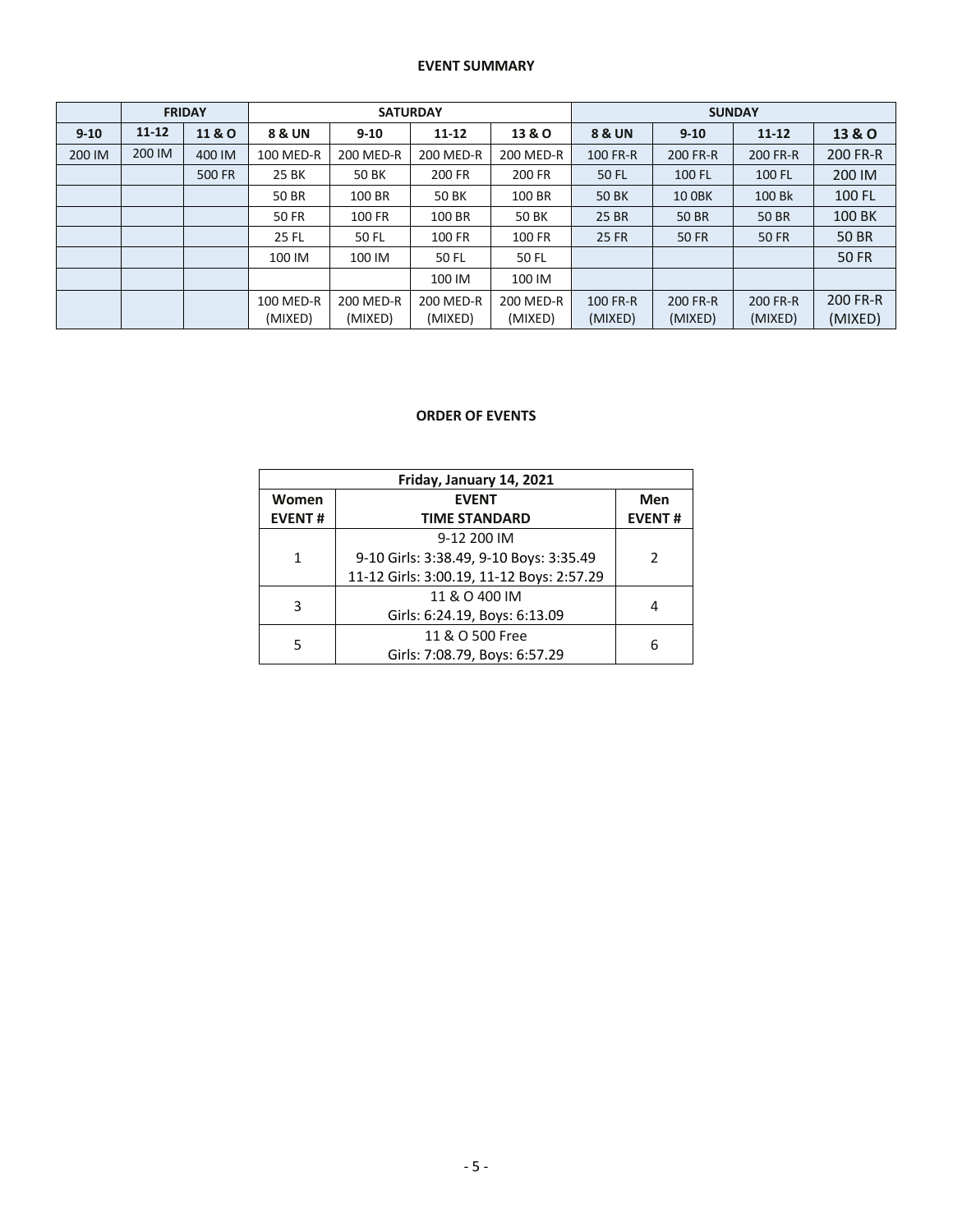|                        | Saturday, January 15, 2021                                          |                          |                        | Sunday, January 16, 2021                                      |
|------------------------|---------------------------------------------------------------------|--------------------------|------------------------|---------------------------------------------------------------|
| Women<br><b>EVENT#</b> | <b>EVENT</b><br><b>TIME STANDARD</b>                                | Men<br><b>EVENT#</b>     | Women<br><b>EVENT#</b> | <b>EVENT</b><br><b>TIME STANDARD</b>                          |
| $\overline{7}$         | 13 & Over 200 Medley Relay                                          | 8                        | 63                     | 13 & Over 200 Free Relay                                      |
| 9                      | 11-12 200 Medley Relay                                              | 10                       | 65                     | 11-12 200 Free Relay                                          |
| 11                     | 9-10 200 Medley Relay                                               | 12                       | 67                     | 9-10 200 Free Relay                                           |
| 13                     | 8 & UN 100 Medley Relay                                             | 14                       | 69                     | 8 & UN 100 Free Relay                                         |
|                        | 13 & OVER 200 Freestyle                                             |                          |                        | 13 & OVER 200 IM                                              |
| 15                     | Girls 2:32.09, Boys 2:22.99                                         | 16                       | 71                     | Girls 2:49.79, Boys 2:39.99                                   |
| 17                     | 11-12 200 Freestyle<br>Girls: 2:40.39, Boys: 2:34.59                | 18                       | 73                     | 11-12 100 Butterfly<br>Girls 1:24.39, Boys 1:22.89            |
| 19                     | 9-10 50 Backstroke<br>Girls 46.99, Boys 47.49                       | 20                       | 75                     | 9-10 100 Butterfly<br>Girls 1:53.99, Boys 1:51.39             |
| 21                     | 8 & Under 25 Backstroke<br>Girls: 30.99, Boys: 34.99                | 22                       | 77                     | 8 & Under 50 Butterfly<br>Girls 1:06.59, Boys 1:06.59         |
|                        | 11-12 50 Backstroke                                                 |                          |                        | 13 & OVER 100 Butterfly                                       |
| 23                     | Girls: 38.09, Boys: 37.89                                           | 24                       | 79                     | Girls 1:16.39, Boys 1:11.19                                   |
|                        |                                                                     |                          |                        | 11-12 100 Backstroke                                          |
| 25                     | 13 & OVER 50 Backstroke                                             | 26                       | 81                     | Girls 1:24.79, Boys 1:22.19                                   |
|                        | 11-12 100 Breaststroke                                              |                          |                        | 9-10 100 Backstroke                                           |
| 27                     | Girls 1:34.09, Boys 1:31.39                                         | 28                       | 83                     | Girls 1:41.99, Boys 1:39.79                                   |
| 29                     | 9-10 100 Breaststroke<br>Girls 1:58.09, Boys 1:53.39                | 30                       | 85                     | 8 & under 50 Backstroke<br>Girls 1:05.99, Boys 1:05.99        |
|                        | 8 & Under 50 Breaststroke                                           |                          |                        | 13 & OVER 100 Backstroke                                      |
| 31                     | Girls 1:10.19, Boys 1:10.19                                         | 32                       | 87                     | Girls 1:16.69, Boys 1:11.49                                   |
|                        | 13 & OVER 100 Breaststroke                                          |                          |                        | 11-12 50 Breaststroke                                         |
| 33                     | Girls 1:27.99, Boys 1:21.29                                         | 34                       | 89                     | Girls: 42.99, Boys: 42.89                                     |
|                        | 11-12 100 Freestyle                                                 |                          |                        | 9-10 50 Breaststroke                                          |
| 35                     | Girls 1:13.59, Boys 1:10.99                                         | 36                       | 91                     | Girls: 53.19, Boys: 52.09                                     |
|                        | 9-10 100 Freestyle                                                  |                          |                        | 8 & Under 25 Breast                                           |
| 37                     | Girls 1:29.59, Boys 1:27.79                                         | 38                       | 93                     | Girls: 34.99, Boys: 34.99                                     |
| 39                     | 8 & Under 50 Free<br>Girls: 55.99, Boys 55.99                       | 40                       | 95                     | 13 & OVER 50 Breaststroke                                     |
| 41                     | 13 & OVER 100 Freestyle<br>Girls 1:10.59, Boys 1:05.59              | 42                       | 97                     | 11-12 50 Freestyle<br>Girls: 33.59, Boys: 32.59               |
| 43                     | 11-12 50 Butterfly                                                  | 44                       | 99                     | 9-10 50 Freestyle                                             |
|                        | Girls: 36.49, Boys: 37.09                                           |                          |                        | Girls 38.89, Boys 38.09                                       |
|                        | 9-10 50 Butterfly                                                   |                          |                        | 8 & Under 25 Freestyle                                        |
| 45                     | Girls 47.39, Boys 45.69                                             | 46                       | 101                    | Girls: 25.99, Boys: 25.99                                     |
| 47                     | 8 & Under 25 Butterfly<br>Girls: 30.99, Boys: 30.99                 | 48                       | 103                    | 13 & OVER 50 Freestyle                                        |
| 49                     | 13 & OVER 50 Butterfly                                              | 50                       | 105                    | 11-12 MIXED 200 Free Relay<br>(to be swum with events 65 and  |
| 51                     | 8 & Under 100 IM<br>Girls 2:12.29, Boys 2:12.29                     | 52                       | 106                    | 8 & UN MIXED 100 Free Relay<br>(to be swum with events 69 and |
| 53                     | 9-10 100 IM<br>Girls: 1:42.59, Boys: 1:38.99                        | 54                       | 107                    | 9-10 MIXED 200 Free Relay<br>(to be swum with events 67 and   |
|                        | 11-12 100 IM                                                        |                          |                        |                                                               |
| 55                     | Girls: 1:24.09, Boys: 1:20.89                                       | 56                       | 108                    | 13 & Over MIXED 200 Free Rela                                 |
| 57                     | 13 & Over 100 IM                                                    | 58                       |                        |                                                               |
| 59                     | 8 & UN MIXED 100 Medley Relay<br>(to be swum with events 13 and 14) |                          |                        |                                                               |
|                        | 9-10 MIXED 200 Medley Relay                                         |                          |                        |                                                               |
| 60                     | (to be swum with events 11 and 12)                                  | -                        |                        |                                                               |
| 61                     | 11-12 MIXED 200 Medley Relay<br>(to be swum with events 9 and 10)   |                          |                        |                                                               |
| 62                     | 13 & Over MIXED 200 Medley Relay                                    | $\overline{\phantom{m}}$ |                        |                                                               |
|                        |                                                                     |                          |                        |                                                               |

|                  | Saturday, January 15, 2021                                                     |                      |  |                        |                                                                   |                          |
|------------------|--------------------------------------------------------------------------------|----------------------|--|------------------------|-------------------------------------------------------------------|--------------------------|
| omen<br>ENT#     | <b>EVENT</b><br><b>TIME STANDARD</b>                                           | Men<br><b>EVENT#</b> |  | Women<br><b>EVENT#</b> | <b>EVENT</b><br><b>TIME STANDARD</b>                              | Men<br><b>EVENT</b><br># |
| $\overline{7}$   | 13 & Over 200 Medley Relay                                                     | 8                    |  | 63                     | 13 & Over 200 Free Relay                                          | 64                       |
| $\boldsymbol{9}$ | 11-12 200 Medley Relay                                                         | 10                   |  | 65                     | 11-12 200 Free Relay                                              | 66                       |
| 11               | 9-10 200 Medley Relay                                                          | 12                   |  | 67                     | 9-10 200 Free Relay                                               | 68                       |
| 13               | 8 & UN 100 Medley Relay                                                        | 14                   |  | 69                     | 8 & UN 100 Free Relay                                             | 70                       |
|                  | 13 & OVER 200 Freestyle                                                        |                      |  |                        | 13 & OVER 200 IM                                                  |                          |
| 15               | Girls 2:32.09, Boys 2:22.99                                                    | 16                   |  | 71                     | Girls 2:49.79, Boys 2:39.99                                       | 74                       |
| 17               | 11-12 200 Freestyle<br>Girls: 2:40.39, Boys: 2:34.59                           | 18                   |  | 73                     | 11-12 100 Butterfly<br>Girls 1:24.39, Boys 1:22.89                | 74                       |
| 19               | 9-10 50 Backstroke<br>Girls 46.99, Boys 47.49                                  | 20                   |  | 75                     | 9-10 100 Butterfly<br>Girls 1:53.99, Boys 1:51.39                 | 76                       |
| 21               | 8 & Under 25 Backstroke<br>Girls: 30.99, Boys: 34.99                           | 22                   |  | 77                     | 8 & Under 50 Butterfly<br>Girls 1:06.59, Boys 1:06.59             | 78                       |
| 23               | 11-12 50 Backstroke<br>Girls: 38.09, Boys: 37.89                               | 24                   |  | 79                     | 13 & OVER 100 Butterfly<br>Girls 1:16.39, Boys 1:11.19            | 80                       |
| 25               | 13 & OVER 50 Backstroke                                                        | 26                   |  | 81                     | 11-12 100 Backstroke<br>Girls 1:24.79, Boys 1:22.19               | 82                       |
| 27               | 11-12 100 Breaststroke<br>Girls 1:34.09, Boys 1:31.39                          | 28                   |  | 83                     | 9-10 100 Backstroke<br>Girls 1:41.99, Boys 1:39.79                | 84                       |
| 29               | 9-10 100 Breaststroke<br>Girls 1:58.09, Boys 1:53.39                           | 30                   |  | 85                     | 8 & under 50 Backstroke<br>Girls 1:05.99, Boys 1:05.99            | 86                       |
| 31               | 8 & Under 50 Breaststroke<br>Girls 1:10.19, Boys 1:10.19                       | 32                   |  | 87                     | 13 & OVER 100 Backstroke<br>Girls 1:16.69, Boys 1:11.49           | 88                       |
| 33               | 13 & OVER 100 Breaststroke<br>Girls 1:27.99, Boys 1:21.29                      | 34                   |  | 89                     | 11-12 50 Breaststroke<br>Girls: 42.99, Boys: 42.89                | 90                       |
| 35               | 11-12 100 Freestyle<br>Girls 1:13.59, Boys 1:10.99                             | 36                   |  | 91                     | 9-10 50 Breaststroke<br>Girls: 53.19, Boys: 52.09                 | 92                       |
| 37               | 9-10 100 Freestyle<br>Girls 1:29.59, Boys 1:27.79                              | 38                   |  | 93                     | 8 & Under 25 Breast<br>Girls: 34.99, Boys: 34.99                  | 94                       |
| 39               | 8 & Under 50 Free<br>Girls: 55.99, Boys 55.99                                  | 40                   |  | 95                     | 13 & OVER 50 Breaststroke                                         | 96                       |
| 41               | 13 & OVER 100 Freestyle<br>Girls 1:10.59, Boys 1:05.59                         | 42                   |  | 97                     | 11-12 50 Freestyle<br>Girls: 33.59, Boys: 32.59                   | 98                       |
| 43               | 11-12 50 Butterfly<br>Girls: 36.49, Boys: 37.09                                | 44                   |  | 99                     | 9-10 50 Freestyle<br>Girls 38.89, Boys 38.09                      | 100                      |
| 45               | 9-10 50 Butterfly                                                              | 46                   |  | 101                    | 8 & Under 25 Freestyle<br>Girls: 25.99, Boys: 25.99               | 102                      |
| 47               | Girls 47.39, Boys 45.69<br>8 & Under 25 Butterfly<br>Girls: 30.99, Boys: 30.99 | 48                   |  | 103                    | 13 & OVER 50 Freestyle                                            | 104                      |
| 49               | 13 & OVER 50 Butterfly                                                         | 50                   |  | 105                    | 11-12 MIXED 200 Free Relay<br>(to be swum with events 65 and 66)  |                          |
| 51               | 8 & Under 100 IM<br>Girls 2:12.29, Boys 2:12.29                                | 52                   |  | 106                    | 8 & UN MIXED 100 Free Relay<br>(to be swum with events 69 and 70) |                          |
| 53               | 9-10 100 IM<br>Girls: 1:42.59, Boys: 1:38.99                                   | 54                   |  | 107                    | 9-10 MIXED 200 Free Relay<br>(to be swum with events 67 and 68)   |                          |
| 55               | 11-12 100 IM<br>Girls: 1:24.09, Boys: 1:20.89                                  | 56                   |  | 108                    | 13 & Over MIXED 200 Free Relay                                    |                          |
| 57               | 13 & Over 100 IM                                                               | 58                   |  |                        |                                                                   |                          |
| 59               | 8 & UN MIXED 100 Medley Relay<br>(to be swum with events 13 and 14)            |                      |  |                        |                                                                   |                          |
| 60               | 9-10 MIXED 200 Medley Relay<br>(to be swum with events 11 and 12)              |                      |  |                        |                                                                   |                          |
| 61               | 11-12 MIXED 200 Medley Relay                                                   |                      |  |                        |                                                                   |                          |
| 62               | (to be swum with events 9 and 10)<br>13 & Over MIXED 200 Medley Relay          |                      |  |                        |                                                                   |                          |
|                  |                                                                                |                      |  |                        |                                                                   |                          |

Use the following URL to find the time standards: http://www.pacswim.org/swim-meet-times/standards